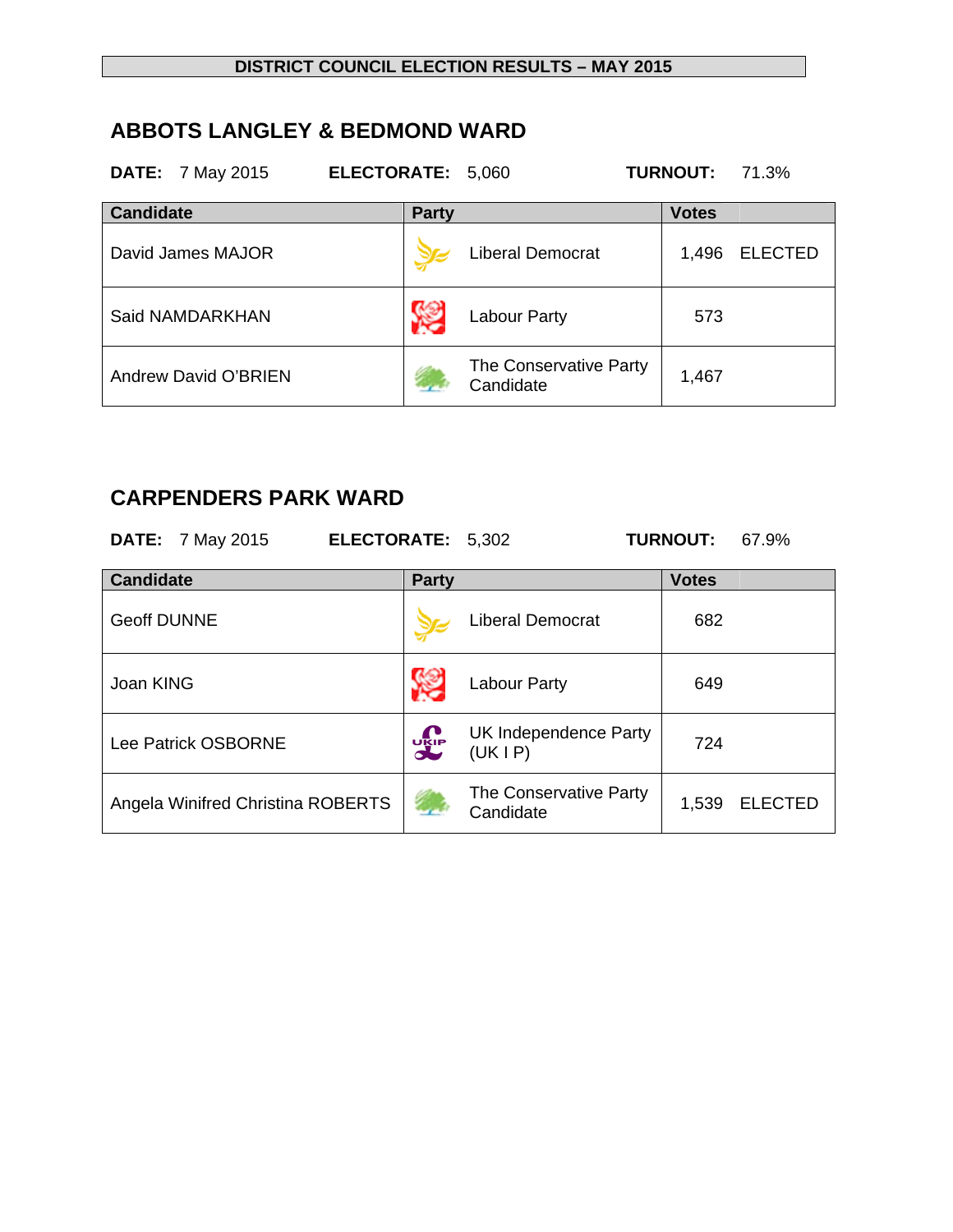#### **CHORLEYWOOD NORTH & SARRATT WARD**

| <b>DATE:</b> 7 May 2015     | ELECTORATE: 5,952 |                                     | <b>TURNOUT:</b> | 74.1%          |
|-----------------------------|-------------------|-------------------------------------|-----------------|----------------|
| <b>Candidate</b>            | <b>Party</b>      |                                     | <b>Votes</b>    |                |
| Joanne Victoria COX         |                   | Labour Party                        | 343             |                |
| <b>Jason Raymond HUNTER</b> | <b>UKIP</b>       | UK Independence Party<br>(UKIP)     | 334             |                |
| <b>Heather KENISON</b>      |                   | The Conservative Party<br>Candidate | 3,165           | <b>ELECTED</b> |
| <b>Frank MAHON-DALY</b>     |                   | <b>Liberal Democrat</b>             | 553             |                |

## **CHORLEYWOOD SOUTH & MAPLE CROSS WARD**

| <b>DATE:</b> 7 May 2015 | <b>ELECTORATE: 5,849</b> | <b>TURNOUT: 74.1%</b> |  |
|-------------------------|--------------------------|-----------------------|--|
|                         |                          |                       |  |

| <b>Candidate</b>             | <b>Party</b> |                                     | <b>Votes</b> |               |
|------------------------------|--------------|-------------------------------------|--------------|---------------|
| <b>Fiona Katherine GOBLE</b> |              | Labour Party                        | 446          |               |
| Angela KILLICK               |              | The Conservative Party<br>Candidate |              | 1,972 ELECTED |
| Sue STIBBS                   |              | <b>Liberal Democrat</b>             | 1,884        |               |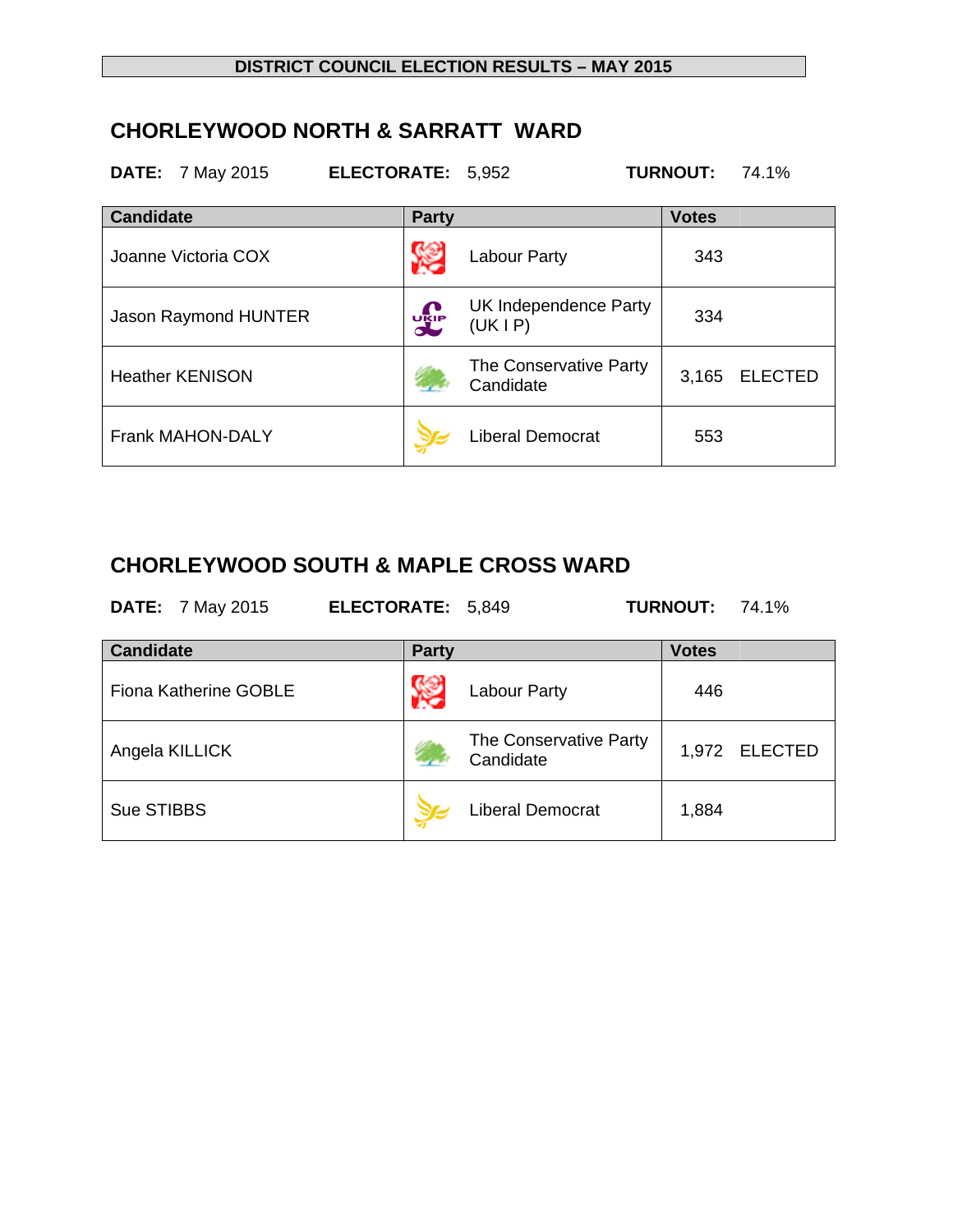#### **DICKINSONS WARD**

| <b>DATE:</b> 7 May 2015 | ELECTORATE: 5,238 |                                     | <b>TURNOUT:</b> | 72.4%          |
|-------------------------|-------------------|-------------------------------------|-----------------|----------------|
| <b>Candidate</b>        | <b>Party</b>      |                                     | <b>Votes</b>    |                |
| <b>Rupert BARNES</b>    |                   | The Conservative Party<br>Candidate | 1,470           | <b>ELECTED</b> |
| Margaret Ann GALLAGHER  |                   | <b>Labour Party</b>                 | 531             |                |
| Wendy Kamala JORDAN     |                   | <b>Liberal Democrat</b>             | 1,424           |                |
| <b>Simon SMALLEY</b>    | <b>DELP</b>       | UK Independence Party<br>(UK I P)   | 352             |                |
|                         |                   |                                     |                 |                |

## **DURRANTS WARD**

| <b>DATE:</b> 7 May 2015  | ELECTORATE: 5,116 |                                     | <b>TURNOUT:</b><br>$\%$ |
|--------------------------|-------------------|-------------------------------------|-------------------------|
| <b>Candidate</b>         | <b>Party</b>      |                                     | <b>Votes</b>            |
| <b>Frank BRAND</b>       | <b>DEP</b>        | UK Independence Party<br>(UKIP)     | 554                     |
| <b>Christine JEFFORD</b> |                   | The Conservative Party<br>Candidate | 1,310                   |
| Sarah LINHART            |                   | <b>Labour Party</b>                 | 497                     |
| <b>Alison WALL</b>       |                   | <b>Liberal Democrat</b>             | <b>ELECTED</b><br>1,434 |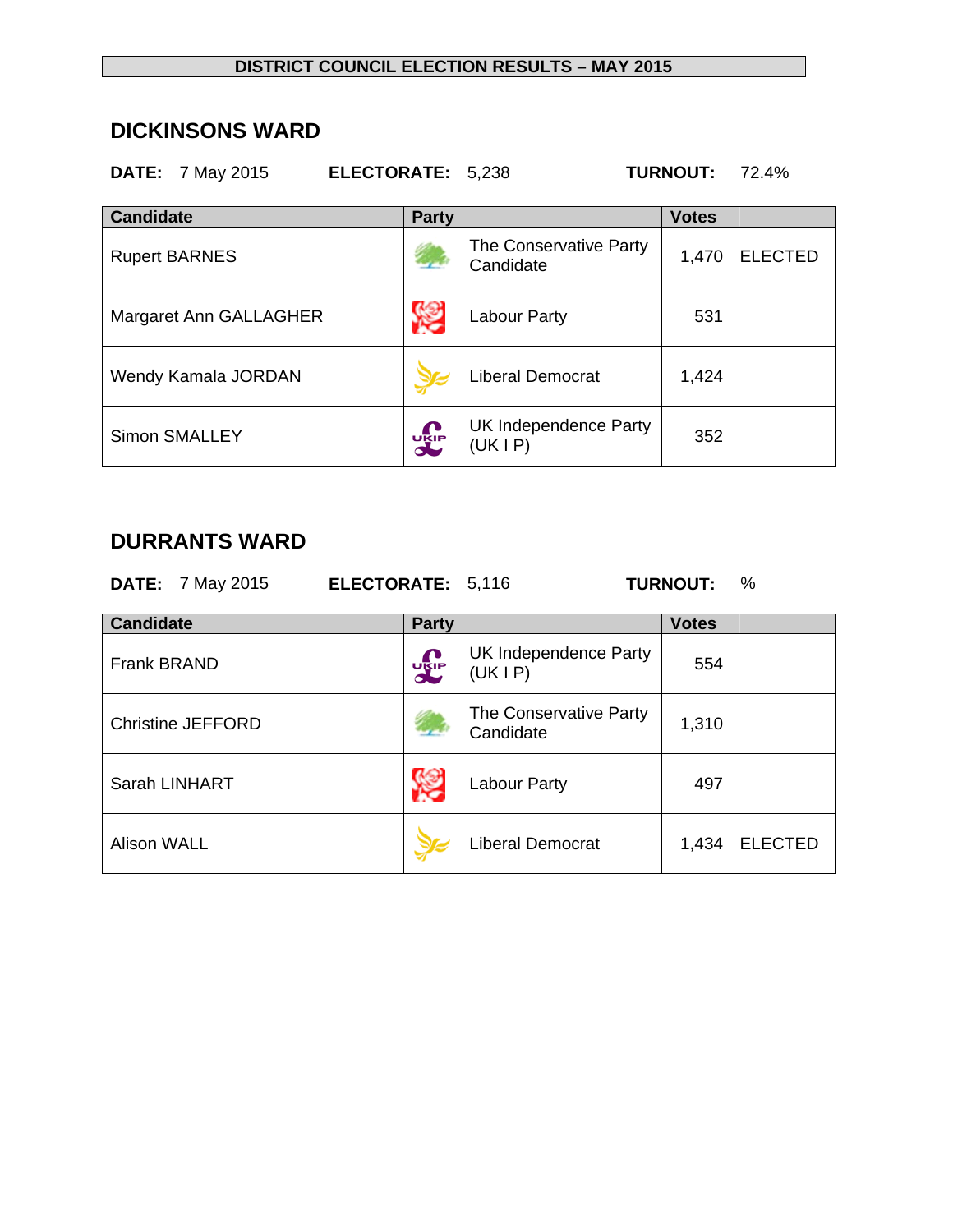#### **GADE VALLEY WARD**

| <b>DATE:</b> 7 May 2015 | ELECTORATE: 5,092 |                                     | <b>TURNOUT:</b> | 67.3%          |
|-------------------------|-------------------|-------------------------------------|-----------------|----------------|
| <b>Candidate</b>        | <b>Party</b>      |                                     | <b>Votes</b>    |                |
| <b>Bruce PROCHNIK</b>   |                   | <b>Labour Party</b>                 | 718             |                |
| Leslie Peter PROCTOR    |                   | The Conservative Party<br>Candidate | 1,420           | <b>ELECTED</b> |
| <b>Keith WILLIAMS</b>   |                   | <b>Liberal Democrat</b>             | 1,249           |                |

## **LEAVESDEN WARD**

**DATE:** 7 May 2015 **ELECTORATE:** 5,176 **TURNOUT:** 69.2%

| <b>Candidate</b>        | <b>Party</b> |                                               | <b>Votes</b> |                |
|-------------------------|--------------|-----------------------------------------------|--------------|----------------|
| David Bernard BENNETT   | <b>DEP</b>   | UK Independence Party<br>(UKIP)               | 465          |                |
| <b>Colin James GRAY</b> |              | <b>Labour Party</b>                           | 565          |                |
| <b>Richard SHATTOCK</b> | TUSC<br>CUTS | Trade Unionist and<br>Socialists Against Cuts | 33           |                |
| <b>Hitesh TAILOR</b>    |              | The Conservative Party<br>Candidate           | 1,172        |                |
| <b>Kate TURNER</b>      |              | <b>Liberal Democrat</b>                       | 1,323        | <b>ELECTED</b> |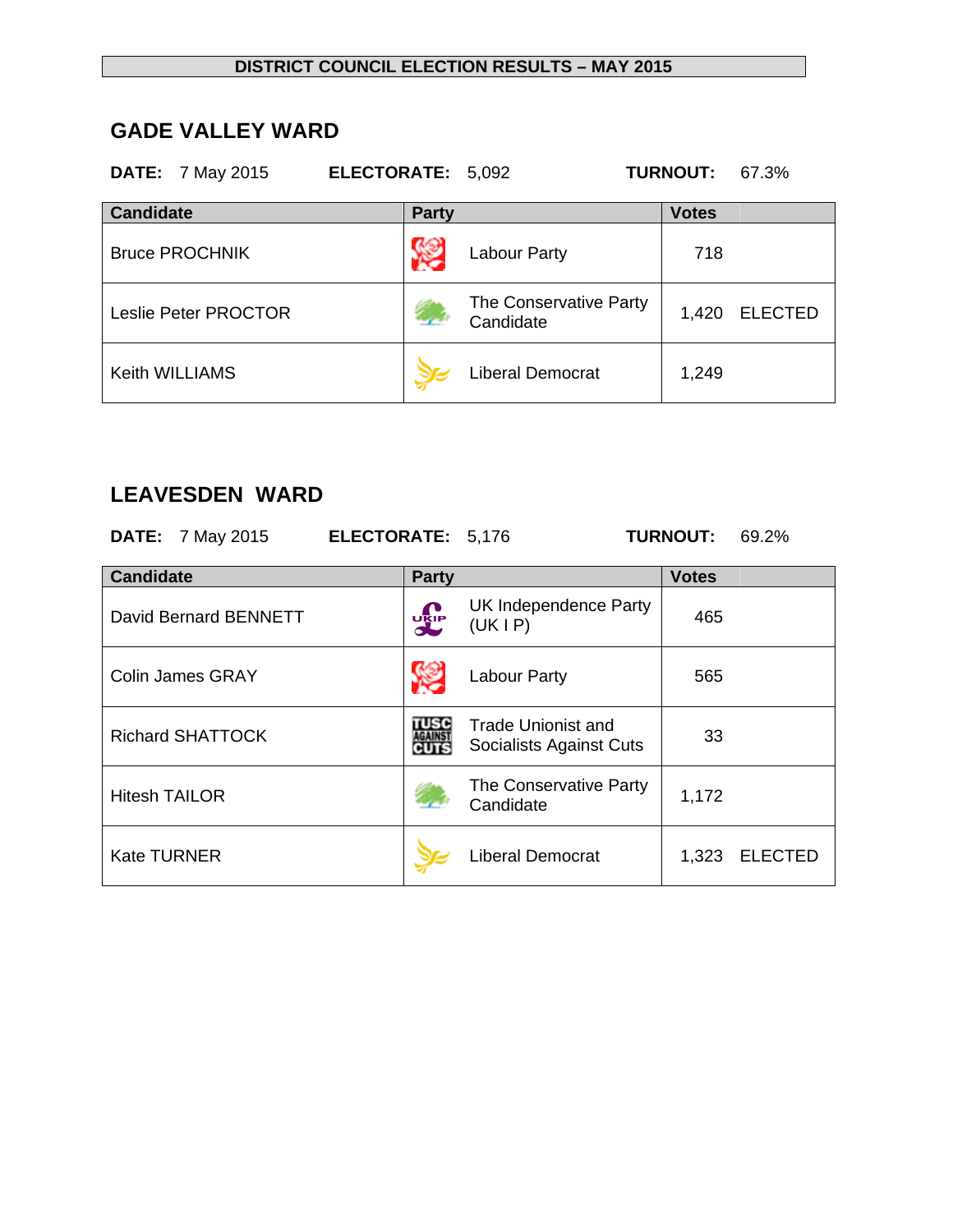#### **MOOR PARK & EASTBURY WARD**

| <b>DATE:</b> 7 May 2015<br>ELECTORATE: 4,823 |              |                                     | <b>TURNOUT:</b> | 68.3%          |
|----------------------------------------------|--------------|-------------------------------------|-----------------|----------------|
| <b>Candidate</b>                             | <b>Party</b> |                                     | <b>Votes</b>    |                |
| Jeremy Edmund Campion ASQUITH                |              | <b>Liberal Democrat</b>             | 369             |                |
| David Iain HADLEY                            |              | <b>Labour Party</b>                 | 354             |                |
| Reena RANGER                                 |              | The Conservative Party<br>Candidate | 2,549           | <b>ELECTED</b> |

# **OXHEY HALL & HAYLING WARD**

| <b>DATE:</b> 7 May 2015<br>ELECTORATE: 5,240 |              |                                     | <b>TURNOUT:</b> | 63.8%          |
|----------------------------------------------|--------------|-------------------------------------|-----------------|----------------|
| <b>Candidate</b>                             | <b>Party</b> |                                     | <b>Votes</b>    |                |
| Diane Teresa DAY                             | UKIP         | UK Independence Party<br>(UK IP)    | 617             |                |
| <b>Ty HARRIS</b>                             |              | The Conservative Party<br>Candidate | 1,221           | <b>ELECTED</b> |
| Stephen Michael James KING                   |              | Labour Party                        | 728             |                |
| <b>Mark Alistair RISSEN</b>                  |              | <b>Liberal Democrat</b>             | 757             |                |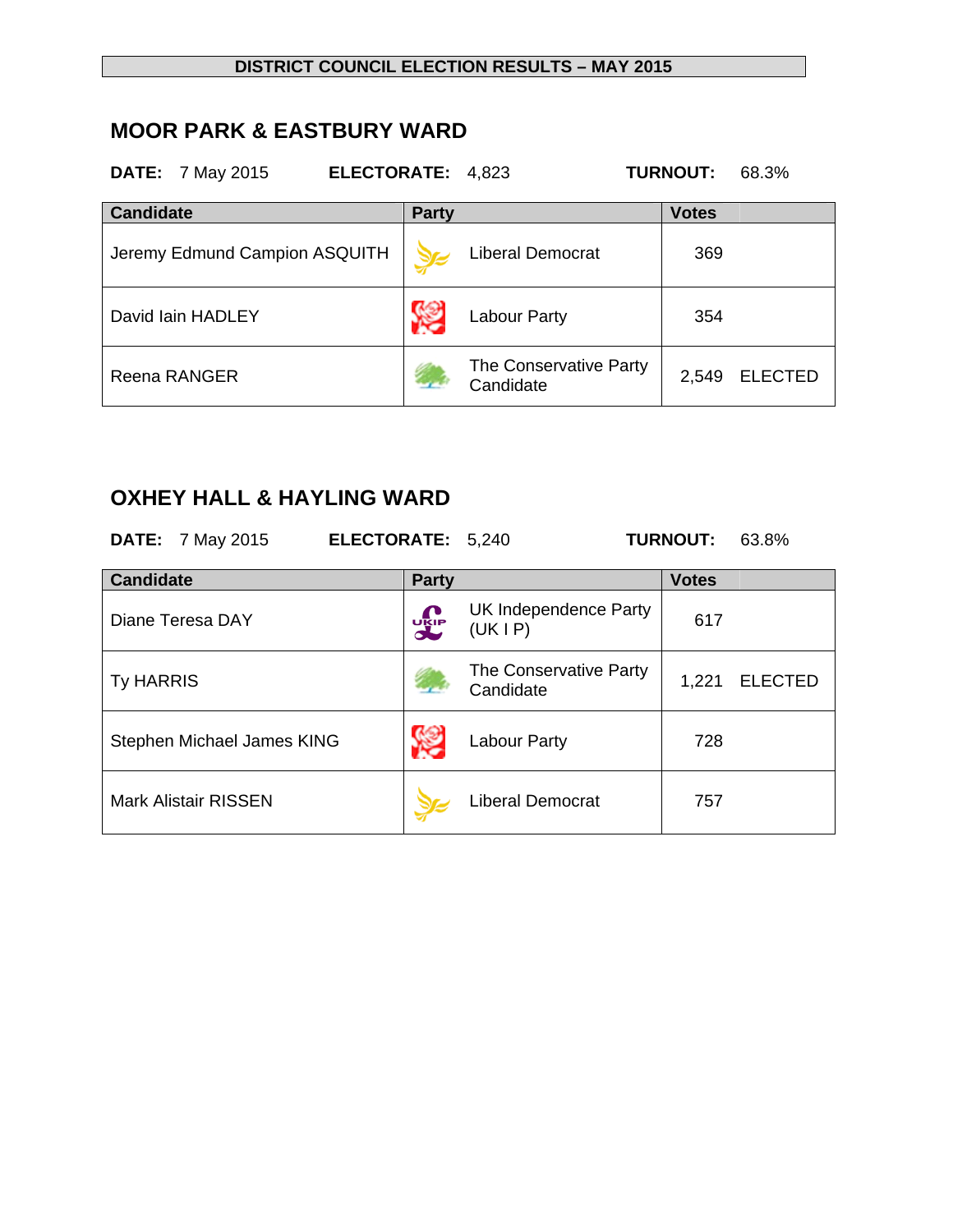#### **PENN & MILL END WARD**

|                  | <b>DATE:</b> 7 May 2015 | ELECTORATE: 5,209 |                                     | <b>TURNOUT:</b> | 66.6%          |
|------------------|-------------------------|-------------------|-------------------------------------|-----------------|----------------|
| <b>Candidate</b> |                         | <b>Party</b>      |                                     | <b>Votes</b>    |                |
| Diana BARBER     |                         |                   | The Conservative Party<br>Candidate | 1,346           | <b>ELECTED</b> |
|                  | <b>Vesper HUNTER</b>    | <b>DELP</b>       | UK Independence Party<br>(UK I P)   | 668             |                |
|                  | <b>Hayley JOHNSON</b>   |                   | Labour Party                        | 464             |                |
| Raj KHIROYA      |                         |                   | <b>Liberal Democrat</b>             | 981             |                |

## **RICKMANSWORTH TOWN WARD**

| <b>DATE:</b> 7 May 2015 | ELECTORATE: 5,569 | <b>TURNOUT: 72.3%</b> |
|-------------------------|-------------------|-----------------------|
| <b>Candidate</b>        | <b>Party</b>      | <b>Votes</b>          |

| Candidate             | Party       |                                     | <b>Votes</b> |                |
|-----------------------|-------------|-------------------------------------|--------------|----------------|
| <b>Yessica GOULD</b>  | <b>UKIP</b> | UK Independence Party<br>(UK I P)   | 348          |                |
| James MCEWAN          |             | Labour Party                        | 588          |                |
| <b>Ralph SANGSTER</b> |             | The Conservative Party<br>Candidate | 2,175        | <b>ELECTED</b> |
| <b>Jill SWAINSON</b>  |             | <b>Liberal Democrat</b>             | 896          |                |